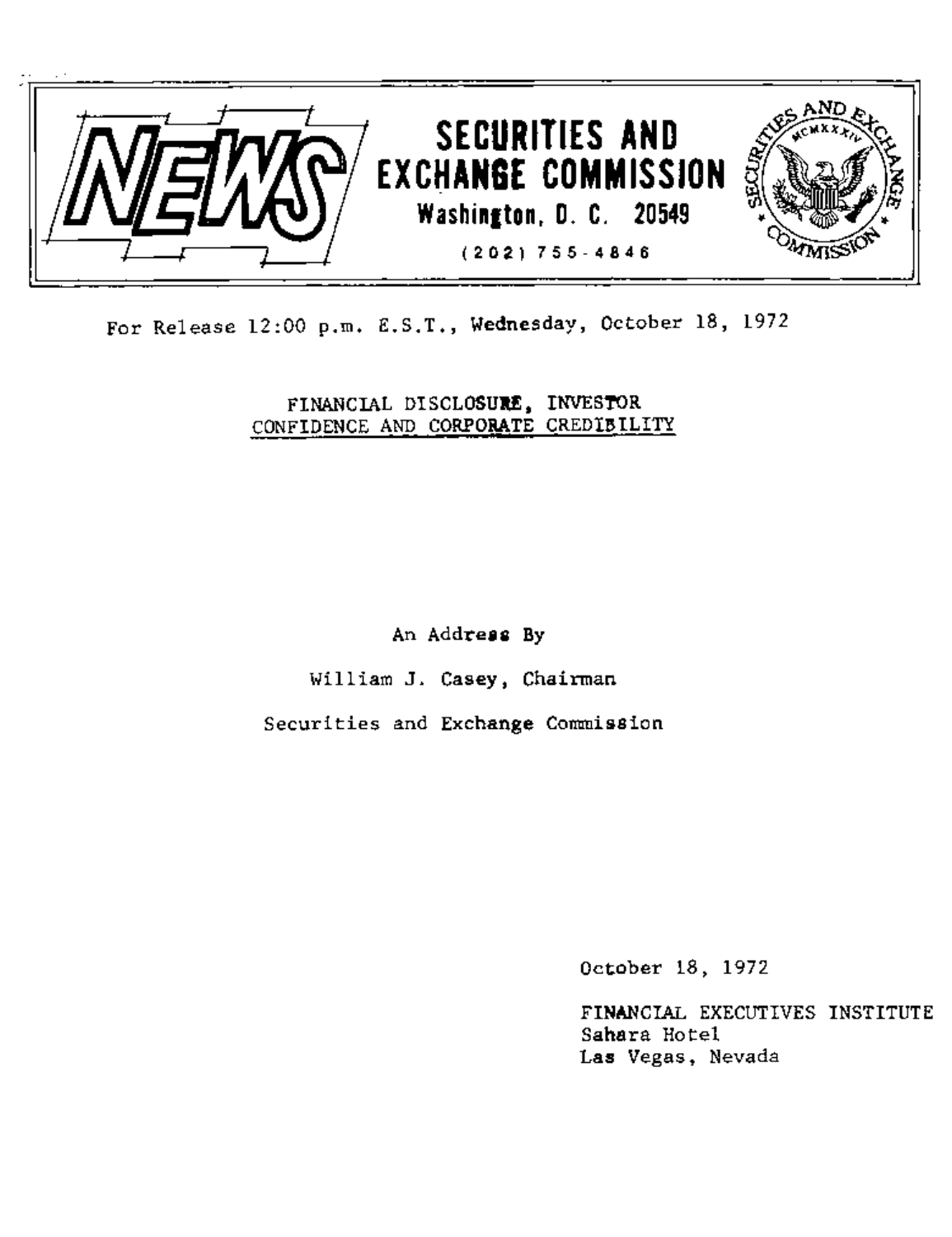I'd like to suggest today that we at the SEC and you, as the financial executives of America's leading corporations, have a common task and a common challenge. It is to maintain investor confidence in the values set in the American securities market, in the fairness of those markets, in the adequacy of the information made available to investors.

There are many reasons for this. The fact that the investor in the American securities markets is the most informed and the best served investor in the world attracts investment to your companies from all over America and all over the world. That's what makes it possible for your corporations to command more capital for a dollar of earnings than your competitors abroad, to plow back earnings which your competitors abroad. have to distribute in order to maintain their capital values and to raise larger amounts of capital more quickly in order to apply your technology more rapidly and on a larger scale to bring your products to markets you have developed around the world. All this is vital to the economic welfare of 200 million Americans.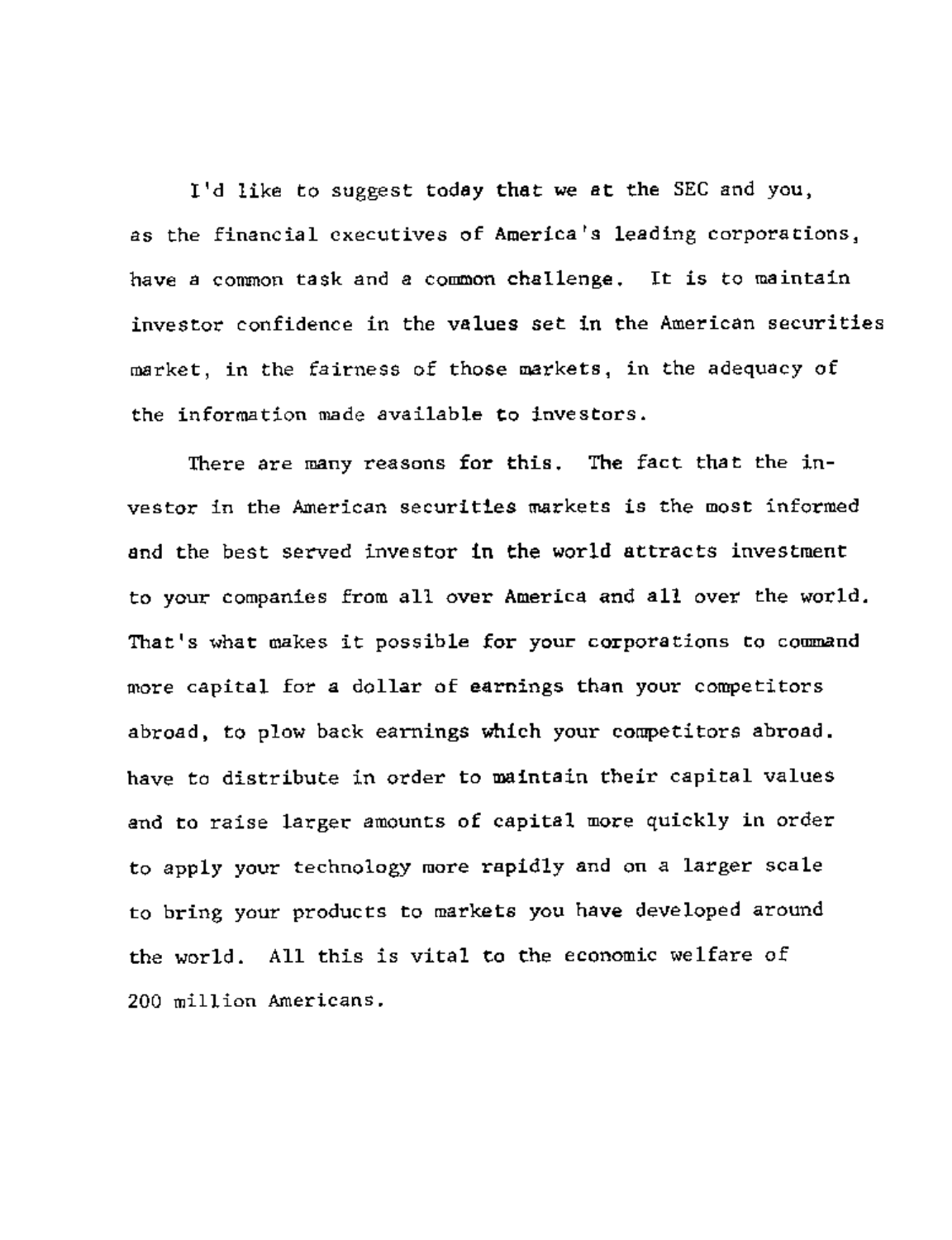It seems to me that you have a further concern that strikes closer to home. Investors can have confidence in our economy and in our security markets and still lose confidence in the whole financial reporting process or that of a particular industry or of a particular company. When an industry or a company loses credibility, values go down and the cost of financing goes up. Today's investor is increasingly sophisticated.

He hears a lot of criticism of financial reporting. He is apt to be skeptical -- some have been shell-shocked by surprise writeoffs, confused by the difference between shareholder reporting and tax reporting, puzzled by footnotes, and generally discouraged by their inability to assess the prospects for a company from the information supplied. He is told that the large institutional shareholder is supplied with or has access to supplementary information which provides additional insight unavailable to the individual investor.

We at the SEC, the accounting profession, the members of FEI, the presidents and directors of your companies, all have no more important job than to make financial reporting

**- 2 -**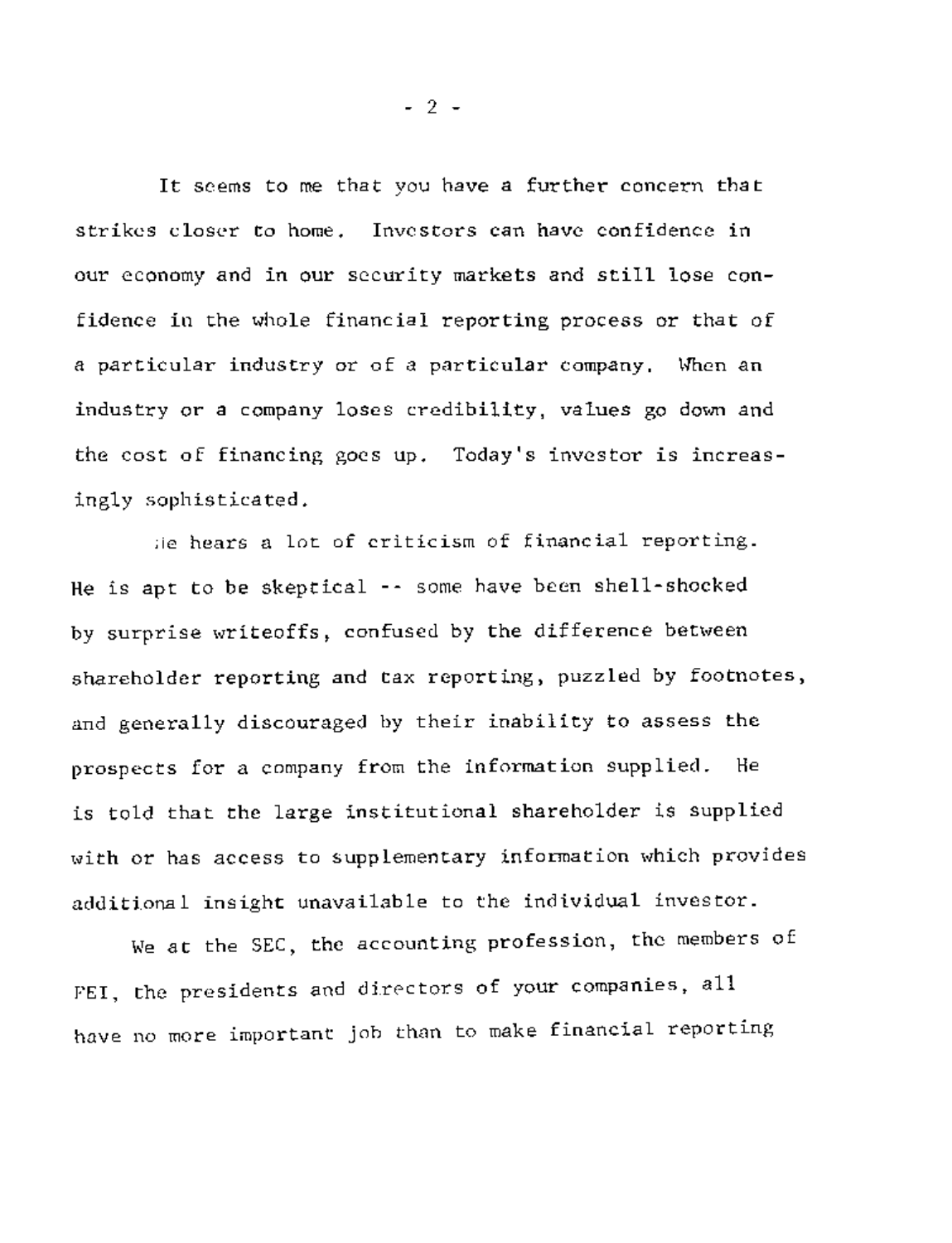more useful, to overcome investor skepticism, to maintain the credibility of the issuers who use public savings. What do investors need, andwhat do they expect?

They want an earnings figure, and they want one which they can rely on as a consistent measure of corporate performance and progress, one not subject to manipulation. They want to know how good the company is, how solid the earnings are and how real the growth is. Now, much of this can be indicated by the financial statement.

When the figures are elusive or too complicated to grasp, investors have to base their judgment on their confidence in management. To maintain credibility with investors, management has to tell it like it is. If the true course of operating progress or growth is exaggerated or obscured by accounting methods, tax factors or new assumptions or perceptions about the future, credibility can only be maintained by spelling out the facts whether the accountants require it or not.

**- 3 -**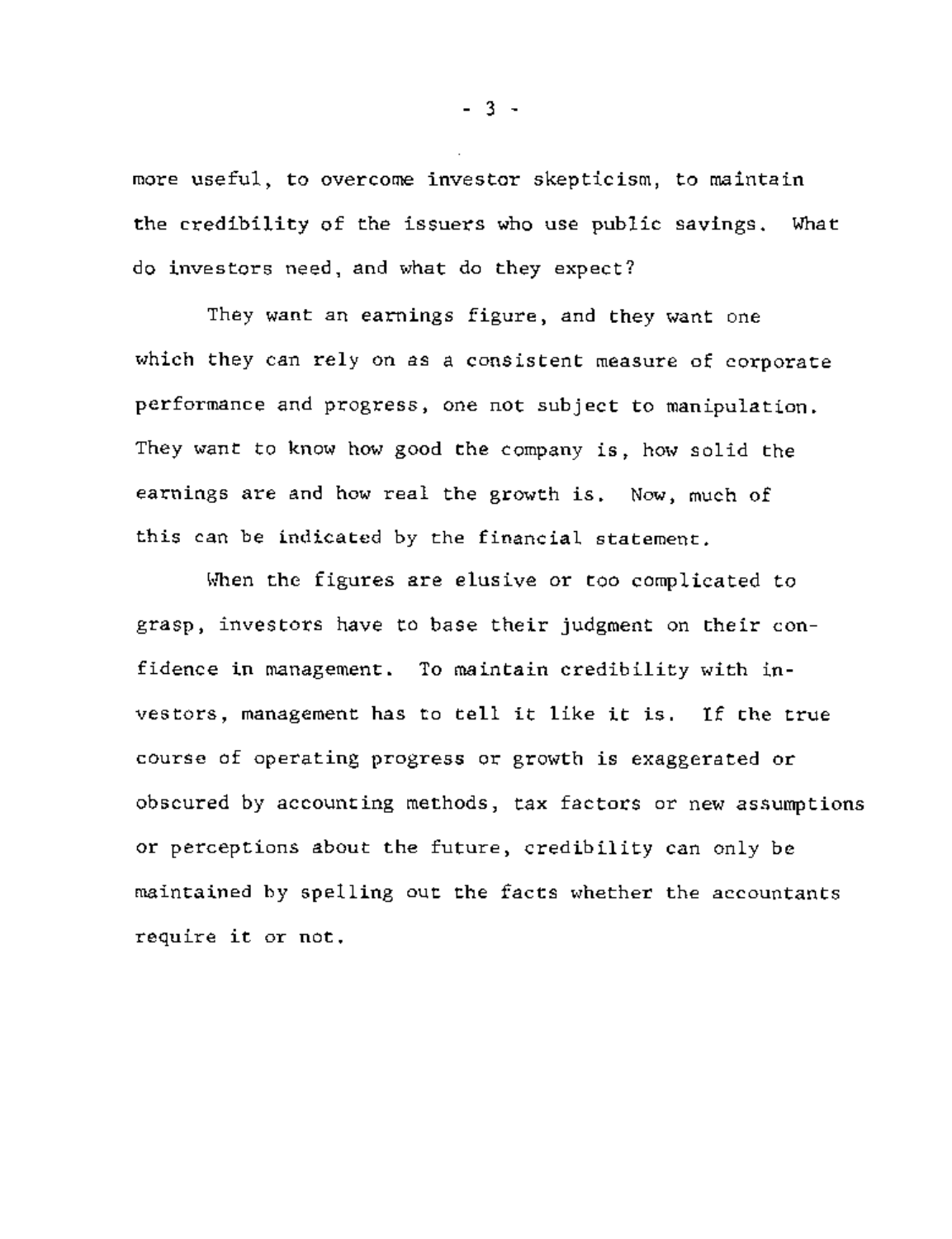The market has a measure of credibility which it calls the price-earnings ratio. When the work of analysts, the work of the financial press and the great reaction of investors big and small simmers into a feeling that earning figures may be contrived or gimmicked up and apparent growth is not real, the market speaks, the price-earnings ratio erodes and values evaporate. In recent years, we saw the priceearnings ratio erode in conglomerates and many industries from two to five years before the accounting and financial reporting problems were publicly recognized and when that happens it's a long road back.

I have great respect and great hope for the accounting profession's current effort to accelerate the improvement of accounting standards. We want to encourage it in every way. it seems clear to me that the task of maintaining corporate credibility and investor confidence is so broad, and the But

**- 4 -**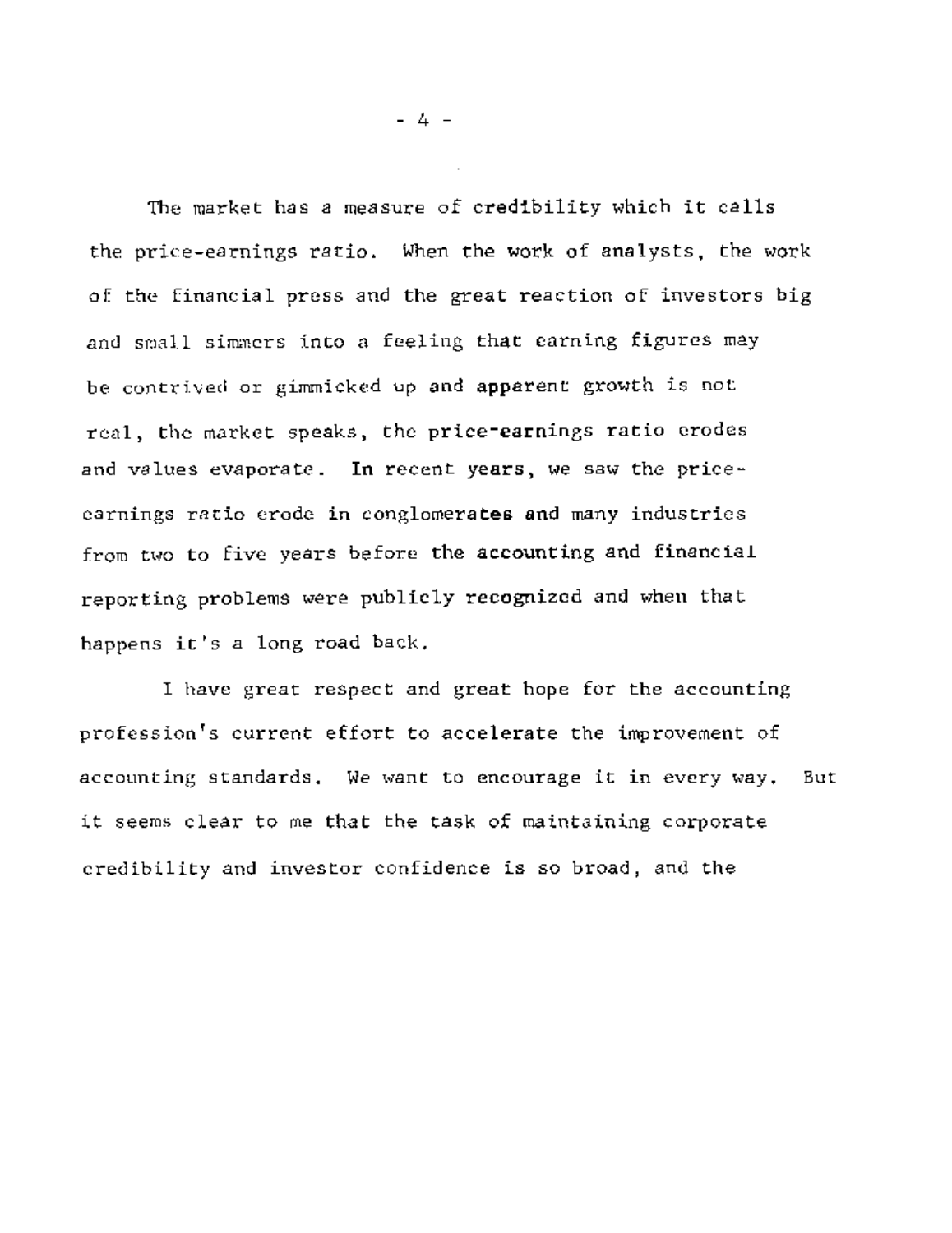variety and complexity of American business is so great, that there is a limit to the degree to which it can be simply passed on to the accountants. It may be too much to expect of a financial statement that it adequately reflect the complexity, the variety of managerial approaches and strategies, the interplay of transactions, operations and taxes, the choices and elections which are available and which prevail in the intricate economic structure we have developed in the United States. That is why I believe that the Commission, to discharge its obligations to investors, will have to be more active in calling for supplementary disclosure. That's why I believe your corporations in order to maintain their credibility and security values will have to be increasingly innovative in the methods used to convey economic reality in the business to investors.

Let me indicate some of the areas where it seems to me you have to go beyond the financial statement. In some of these areas the Commission has already acted. Others

**- 5 -**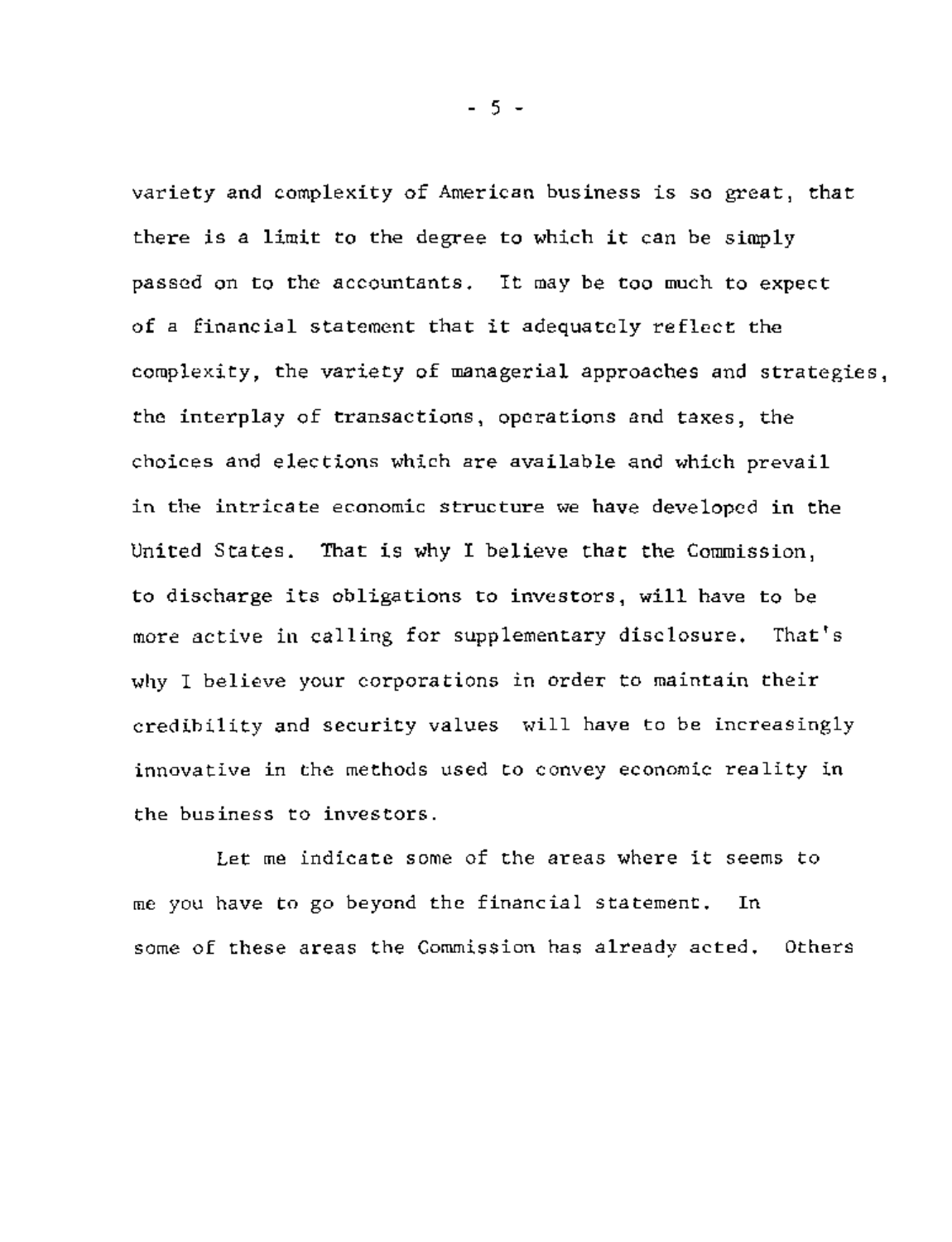are being studied, either by the Commission or the Accounting Principles Board. Individual corporations have shown the way in many of them.

I would hope that in the more significant areas we would be able to establish clear and definite disclosure rules that can be reflected in the annual reports filed with the Commission and sent to stockholders for the calendar year 1972.

To start off I lean towards requiring a description of all significant accounting policies which would identify and describe accounting principles and their method of application that materially affect financial position, changes in financial position or results of operations. This would describe and quantify, to the extent material and possible, choices made from acceptable alternatives, principles and methods peculiar to an industry and unusual or innovative applications of generally accepted accounting principles. The Accounting Principles Board opinion requiring disclosure of accounting policies represented a significant step forward although it did not call for disclosure of the quantitative implications of various accounting principles which we believe is necessary under some circumstances.

**- 6 -**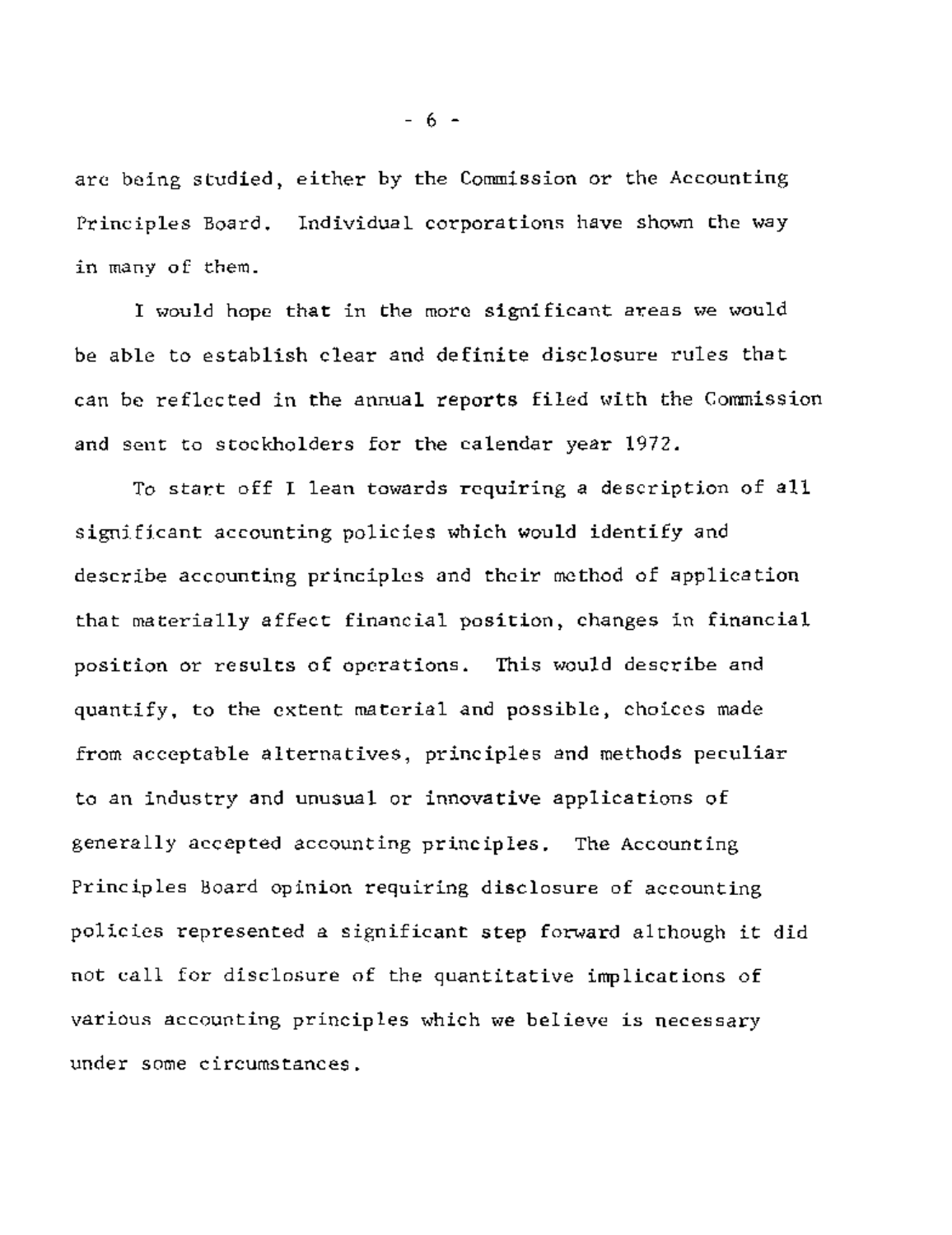Going beyond accounting policies, I believe there should be disclosure of all elections and assumptions which affect reported earnings in any material way. This requirement should reach tax elections, assumptions with respect to earnings on pension funds, production estimates on long-term contracts, decisions to invest in plant and equipment which will reduce the current year's taxes but have to justify themselves over a period of years and that sort of thing.

It seems to me that changes in the classification of accounts should be brought out in the same manner. There has been a growing trend for corporations to capitalize unusual items such as engineering costs, computer software development costs, basic research and development and questionable items of general overhead. Should a company be required to disclose in its statement of accounting policies or in a footnote all expenses that are capitalized as part of the company's inventory and the method and assumptions utilized to allocate this overhead to the inventory accounts?

I believe corporate credibility will be enhanced if elections and changes of this kind are grouped,

Ñ

**- 7 -**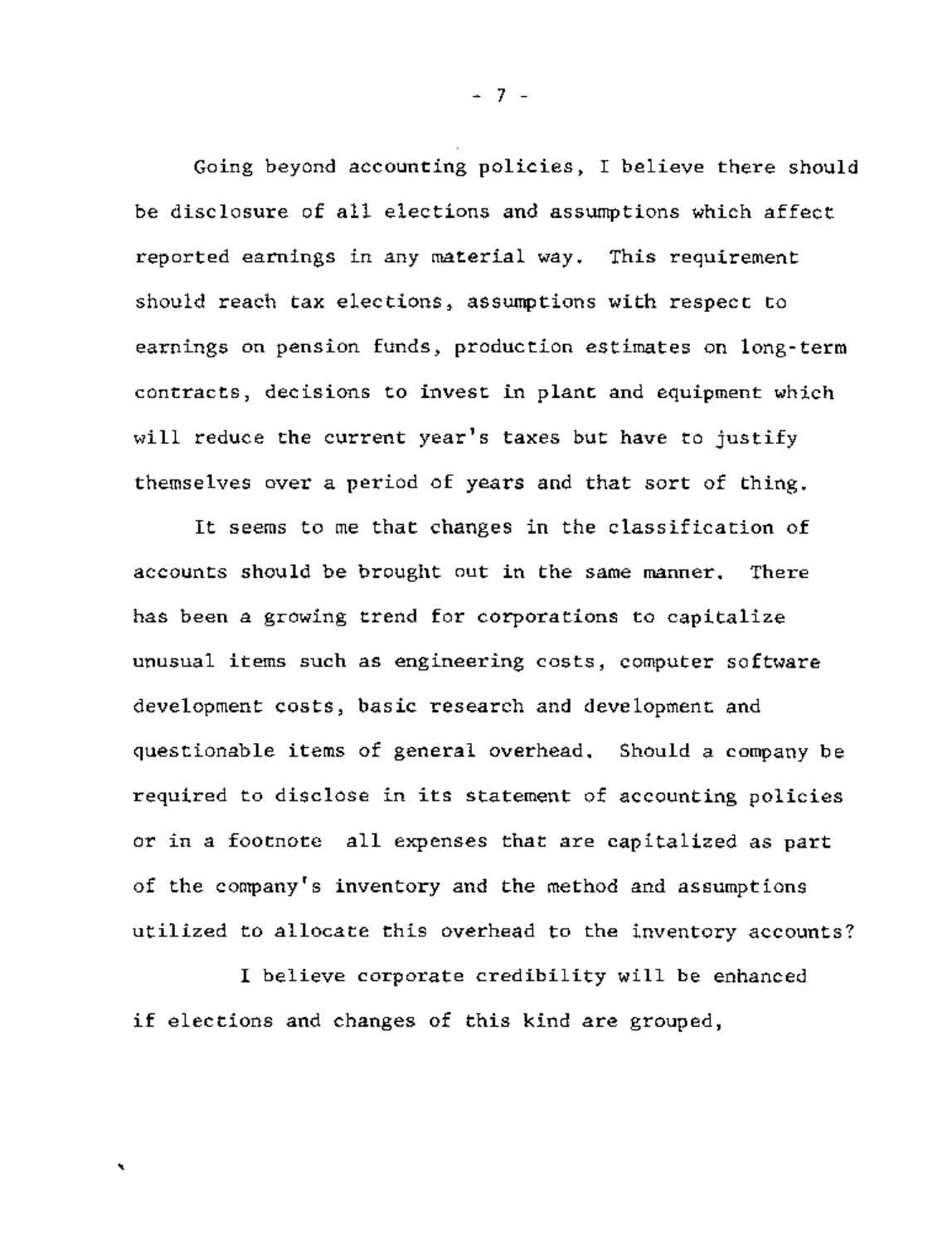assessed and explained in one place rather than scattered among several footnotes. I believe also that the materiality of these matters should be assessed not item by item, but in the aggregate. Significant offsetting adjustments should be disclosed even though their net effect is small. Materiality should be judged in relationship not to total earnings but in terms of the contribution to increases in earnings or to offsetting decreases in earnings.

Another disclosure we are looking at would spell out the differences between earnings reported for taxes and for financial reporting purposes. Tax deferrals resulting from legitimate differences between tax and shareholder reporting can give misleading impressions. Perhaps a tabular reconciliation of these differences would be useful, showing the reasons for the difference between taxable income and pretax income reported to shareholders. A presentation that indicates specifically the future periods in which currently deferred taxes will become payable might well alleviate confusion. The disclosure would also bring out whether changes in earning power, on which analysts and investors are so prone

**- 8**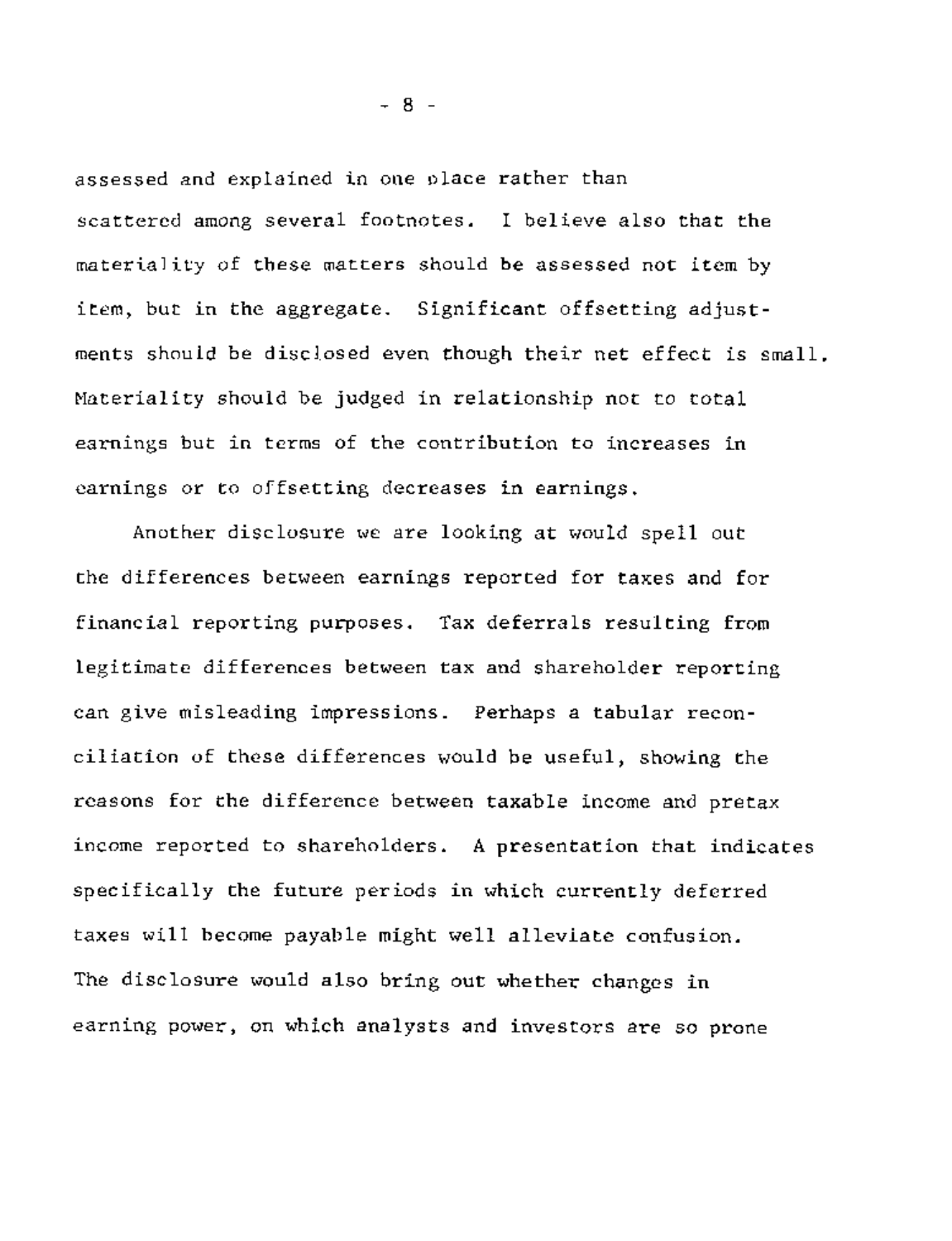to predicate values, are derived from the improvement or deterioration of operating performance, or from some decision which may have no relevance to operating performance.

Perhaps even more important to the investor watching reported net earnings is the variation from year-to-year of the reported tax rate, as opposed to the difference between taxes accrued and taxes actually paid. Clearly a reduction of the effective reported tax rate can preserve an established trend in net income while pre-tax earnings are following a different pattern.

Better supplementary disclosure of significant changes in the effective tax rate and the underlying causes is necessary. For example, consolidation or expansion of foreign operations, which requires supplementary explanation in itself, could be the cause and should be identified clearly.

Recently, the London Economist predicted that there would be \$2 billion of surprise losses among American corporations this year. That's not good for confidence or credibility. We can't eliminate loss but we may be able to mitigate surprise.

**- 9 -**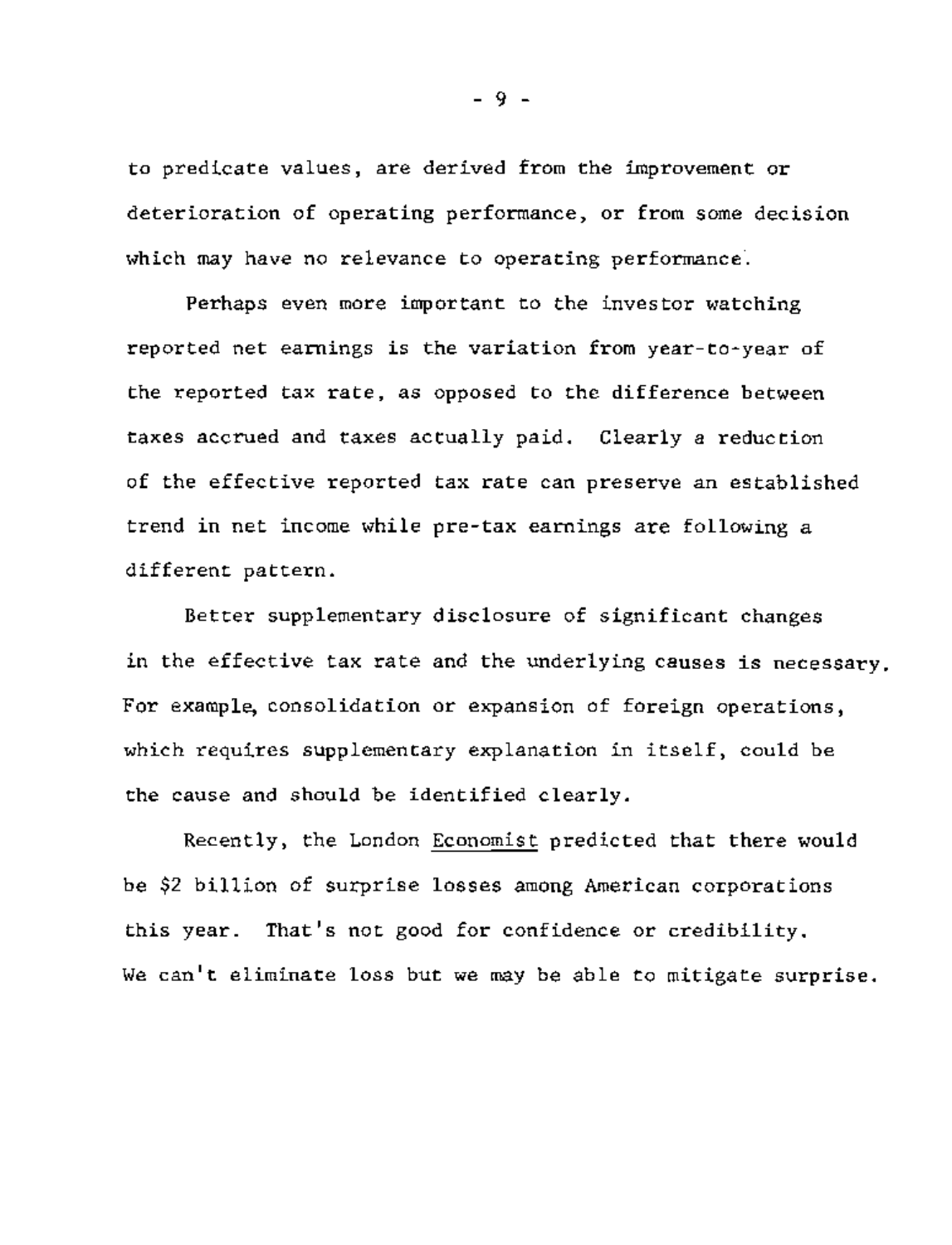Material unusual charges often include many components of varying sorts and significance; we have recently proposed that all the components of such a charge be identified, and that the charge be allocated to other reporting periods (both historic and prospective). We also believe that assets which might be the subject of a future write-off, such as deferred development costs or plants which might be uneconomic at a low level of product demand should be identified to reduce the element of surprise.

We emphasized last June the need for prompt and accurate disclosure of performance on long term contracts. Reporting for long term contracts gives management considerable flexibility because it is very difficult for outside public accountants to contradict management's estimates of the costs to be incurred in completing the contracts. Long term contracts also have proved to be a frequent source of write-offs. Extensive discussion of management assumptions is critical, so that the investor may make his own judgment. For example, the investor is entitled to know the units over which development costs will be amortized and the current

**- I0 -**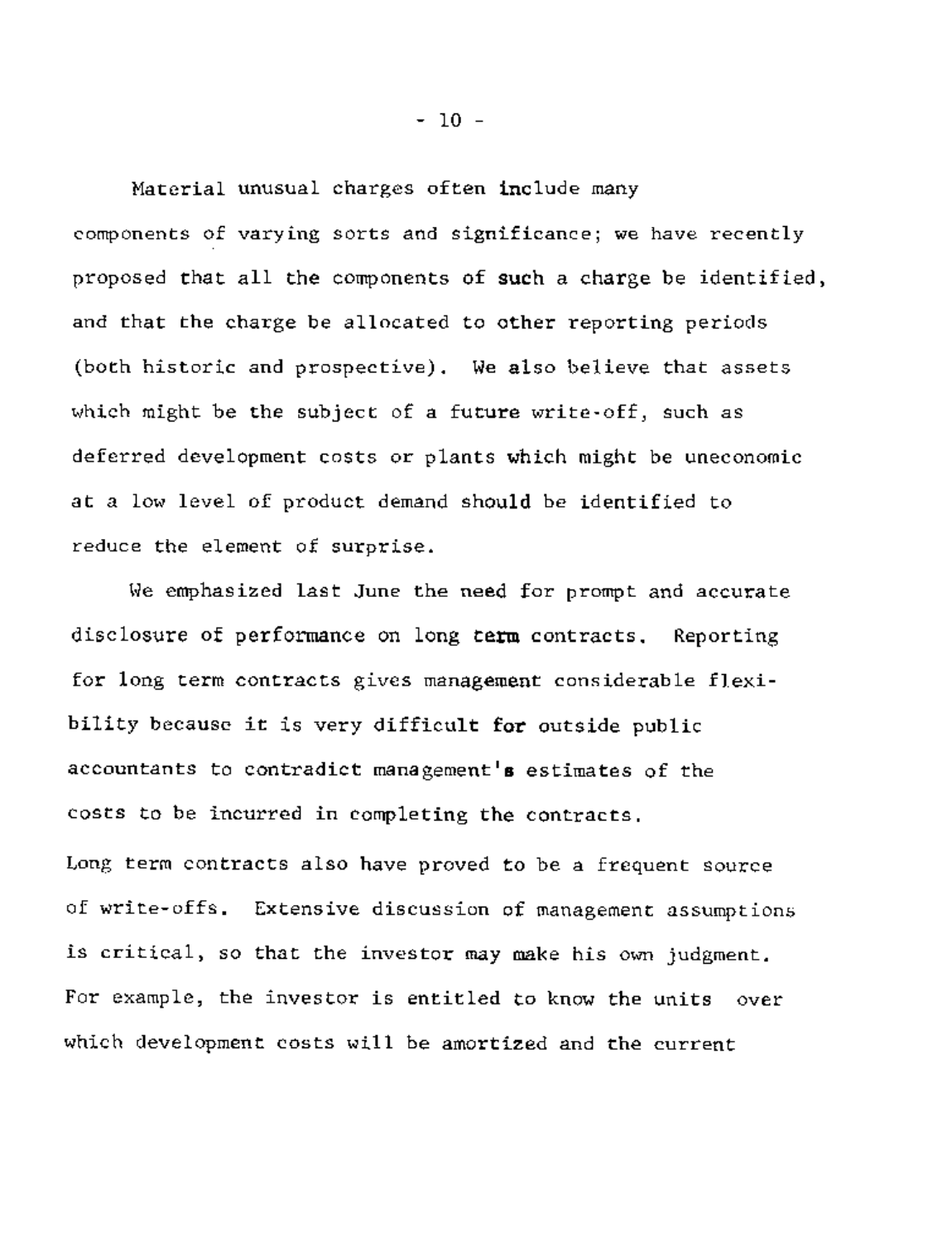and assumed orders for these units. We are actively monitoring reporting for these contracts to determine compliance with our recommendations.

Pension fund and benefit costs are rarely discussed outside of the specific requirements of APB 8 and Regulation S-X. One result is that the size of unfunded liabilities and current expenses may appear more significant than is appropriate. A description of the history of the pension fund, the plan for meeting future obligations, and the investment performance, in layman's language, might clear up confusion. Furthermore, a more comprehensive description of changes in benefits and actuarial assumptions in light of the impact on reported earnings is important for complete disclosure.

Management should also consider supplementary disclosure whenever assets are recorded on the balance sheet at substantially below market value. Conservative accounting principles require the write-down of certain balance sheet items to current value; but management should not neglect to point out where certain items, particularly of a liquid nature,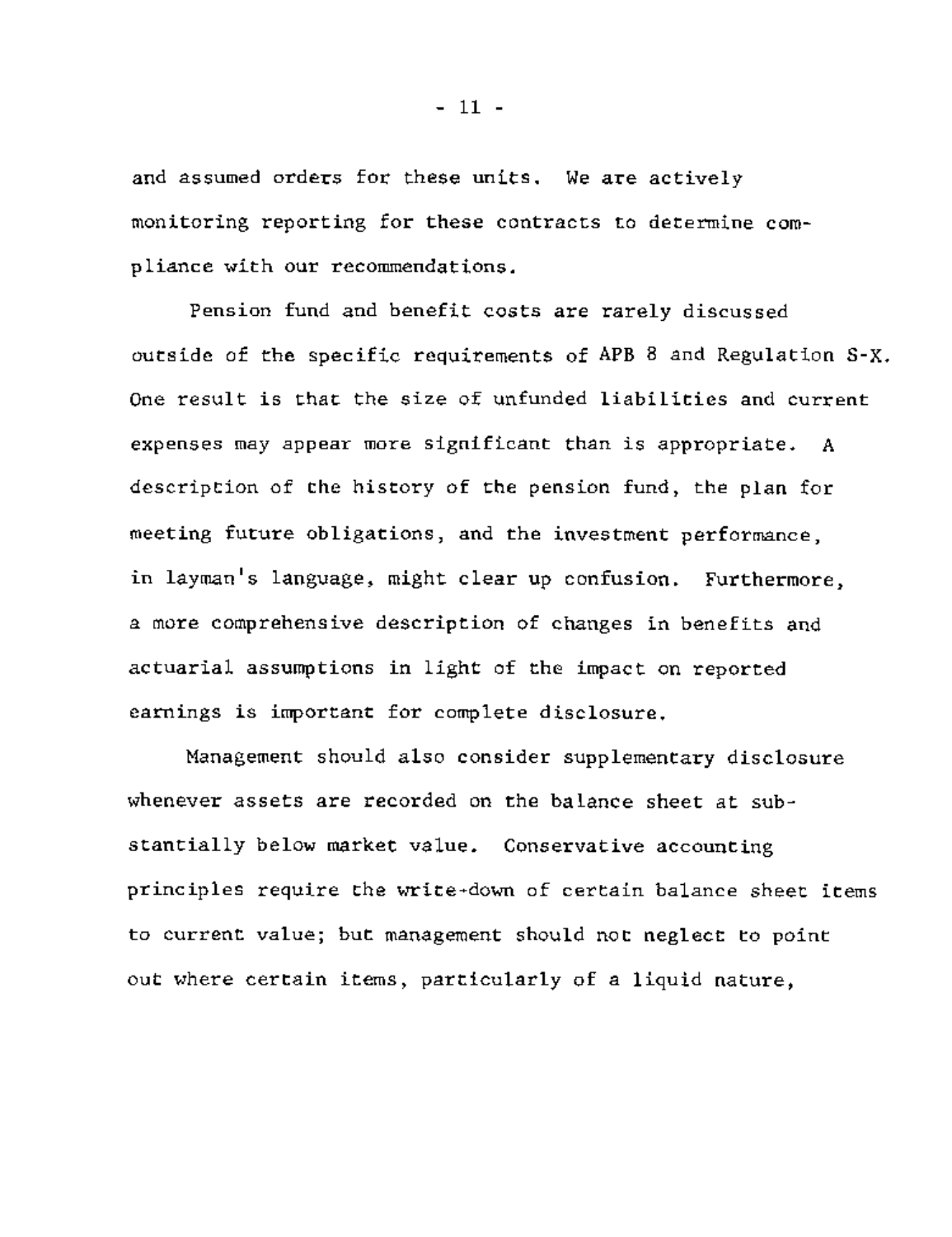are carried below reasonable market value. The courts have held that such a failure can be just as misleading as overstatements. Furthermore, substantial gains from sale of assets, even if they were purchased with the intent of sale, should be clearly disclosed.

Let me give you an example. A large diversified company, which had been built at least partly by acquisition, purchased a large block of stock and subsequently sold the stock at a substantial profit. At year-end this transaction was recorded as part of operating earnings; simultaneously, management wrote-off certain deferred charges related to a long-term contract in an amount exactly equal to the profit resulting from the sale of the block of stock. The effect, of course, was mainly to distort future earnings since costs applicable to the long-term contract were reduced, although earnings for the year in question were somewhat misrepresented as well.

We intend that our proposed guidelines for reporting write-offs and progress on long-term contracts will result in clear identification of this type of practice. However,

**- 12 -**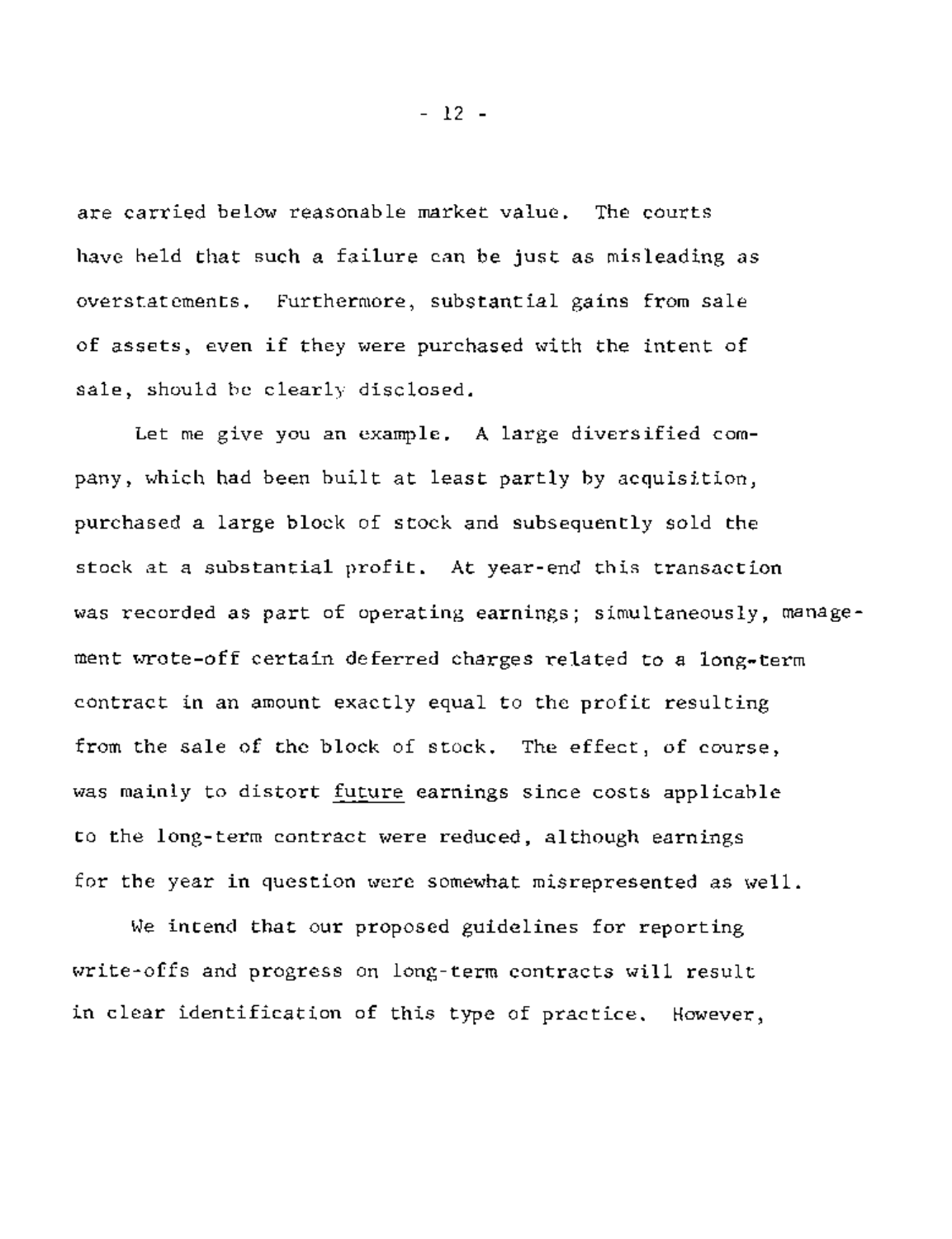you can see that writing rules to cover all facets of specific situations, such as the one I described, is impossible. Corporate management must assume responsibility for carrying out the intent of our rules.

When analysts circulate inflated earnings estimates and then lower these estimates after an upward price movement, investors are hurt. Management may be charged with misleading investors when they permit this to occur. At least they will have unhappy stockholders.

We are finding that some companies are so concerned about the problem of misleading estimates that they are seriously considering establishing formal procedure to provide regular earnings estimates publicly. Some companies, which have shelf registration statements on file, are concerned that this would violate our historic rules. As you know, we are reexamining our past publicity on forecasts, with the help of the FEI and others, to determine whether we can accomodate those companies who believe all investors are entitled to know how management views the future.

**- 13 -**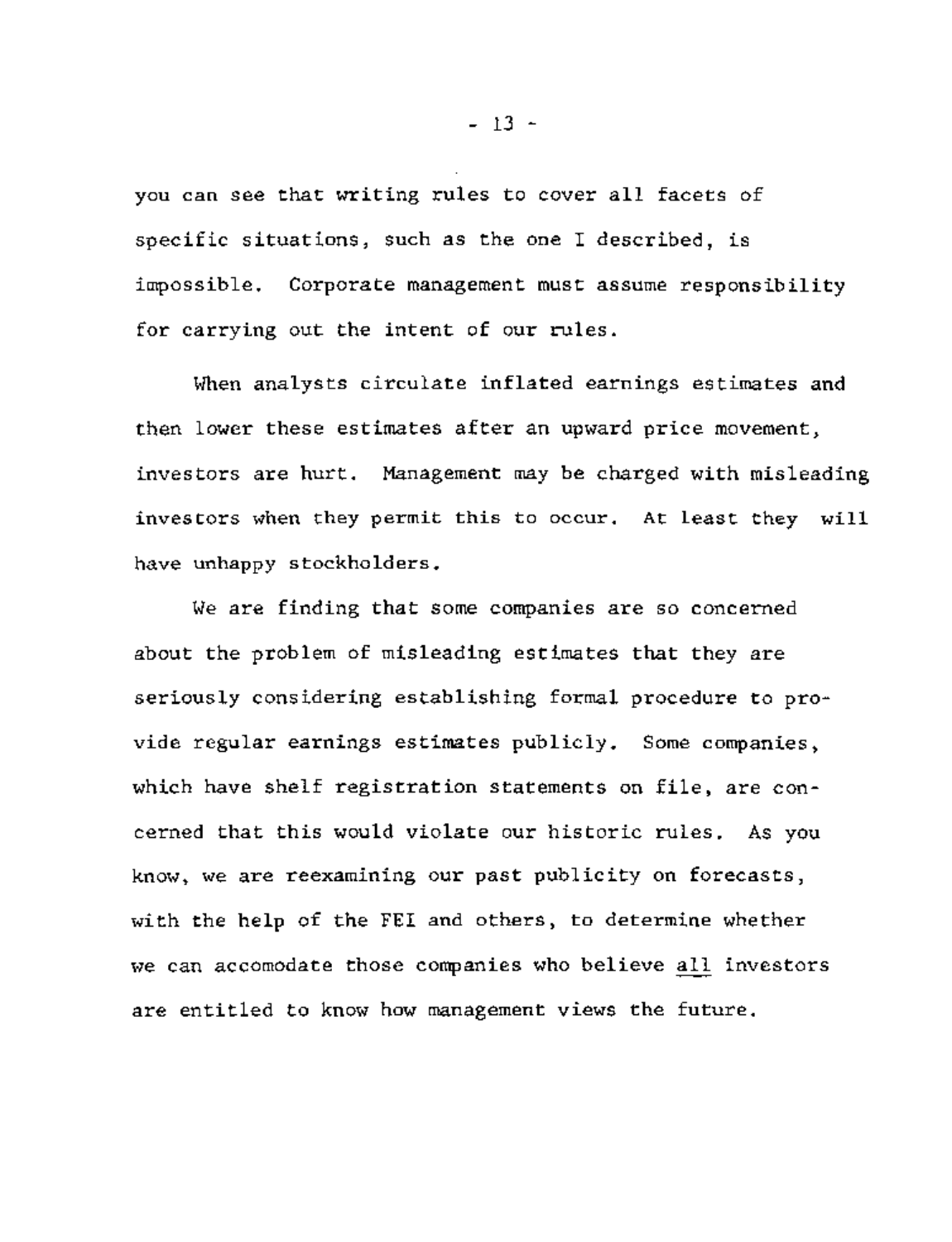I know you are concerned about forecasts. The Commission determined some months ago that it should review its policy of restricting the use of forecasts in disclosure documents. We have had very useful meetings with committees of your organization, the American Institute of CPA's, the American Bar Association, the Financial Analysts Federation and the National Investor Relations Institute. All of these committees have undertaken substantial projects such as an evaluation of the British system of forecasting; the use and value of forecasts in the United States; their reliability; and an assessment of potential liabilities. We have your paper on the legal aspects of public disclosure of corporate financial forecasts and should be receiving all of these studies soon.

I know that many of you feel that forecasting can be misleading, can create new problems and new liabilities for you. I assure you that we share this concern. But it is not a simple choice between exposure to liability and freedom from liability or forecasts and no forecasts. We have forecasts, they are in circulation, they are sometimes misleading and can always affect stock values. We already have litigation as to whether forecasts have been responsibly made or are deliberately misleading. Judge Weinfeld in a New York Federal Court, held

**- 14 -**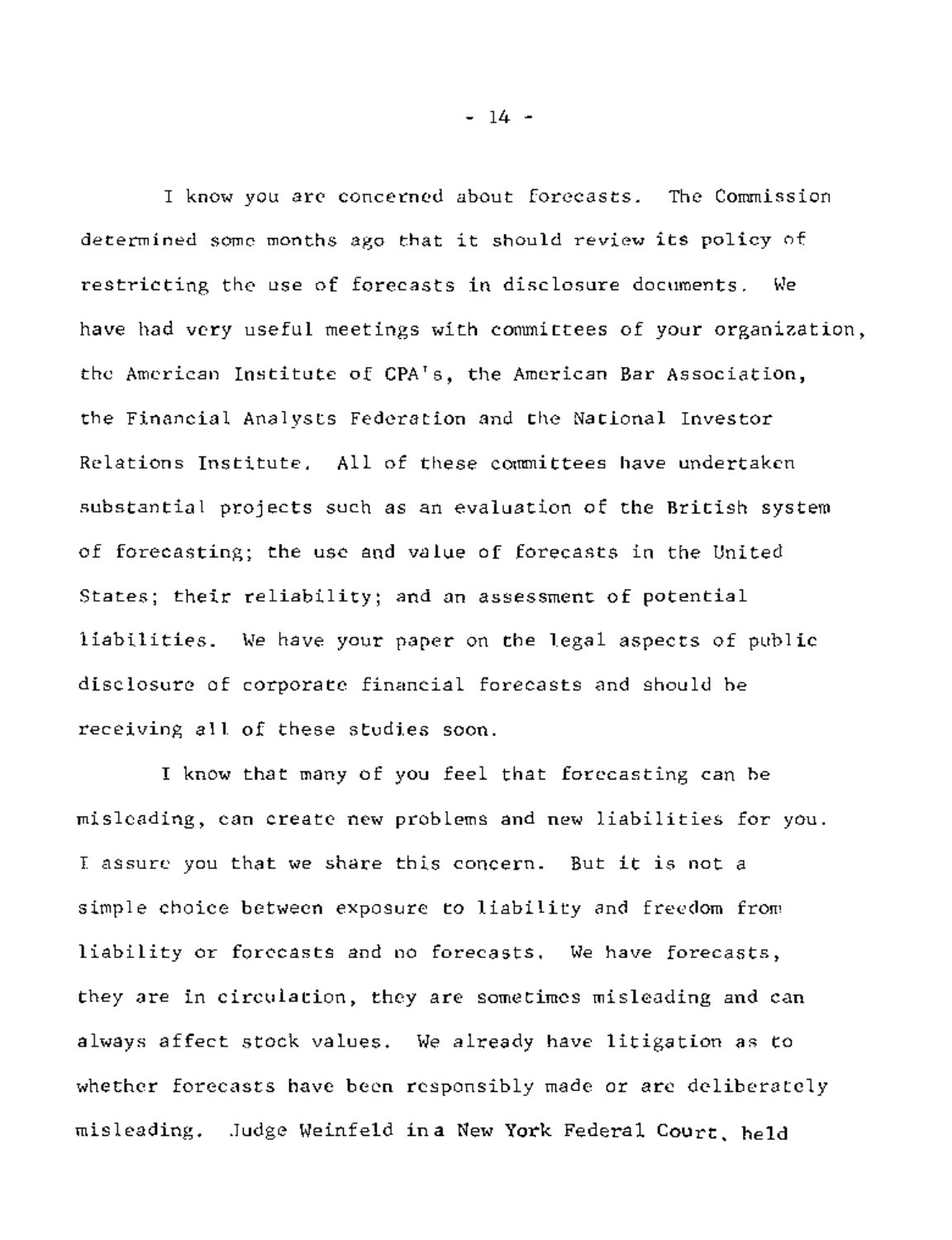last year that an earnings forecast program carried out in good faith and with immediate public dissemination of changes in the forecast protected Monsanto Chemical and its directors and officers against private suits for liability. However, there is always the danger of the bad case, the bad set of facts, resulting in the judicial enunciation of standards and requirements which do create unreasonable exposure to liability. That is one argument for the Commission taking the lead in establishing reasonable and workable standards to which both issuers and the courts can look for guidance.

Let me tell you about a visit I had recently from the financial and legal officers of a very large company with a fairly diversified and complicated set of businesses. This company, after a year of careful exploration was, at least tentatively, leaning towards adopting a continuous earnings forecast program- a year ahead, revised quarterly. The interesting thing to me was how they reached the opinion that this was the best way to maintain their credibility with the investment community and protect against liability. For a long time, they put out a simple annual report and said nothing at all to anybody. Then they improved the form and content of their annual reports in response to analyst requests. As analysts produced widely varying projections on their earnings, they decided they

**- 15 -**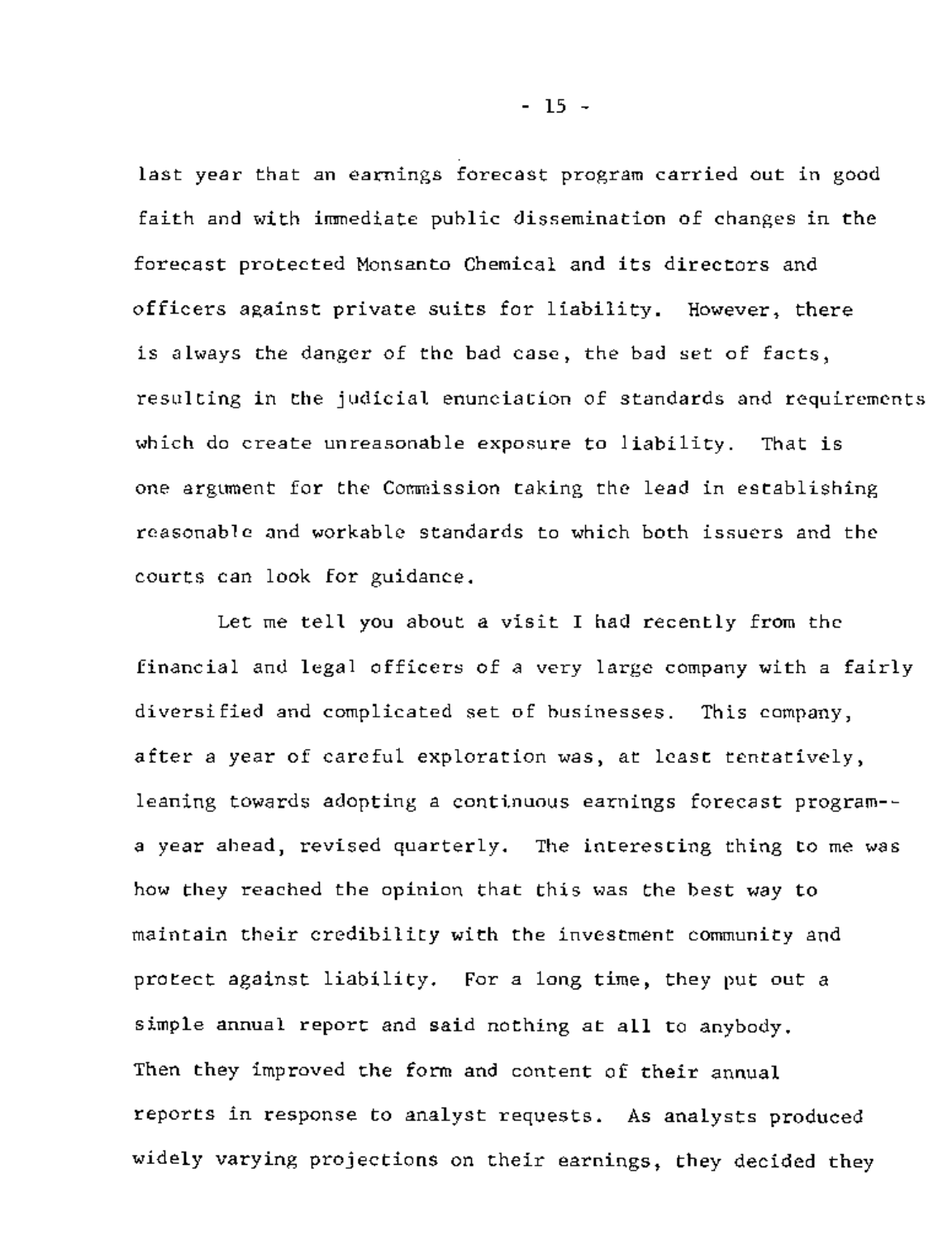should step up their communications with the investment community and they became very assiduous in guiding and correcting analysts in their forecasts. Then, they realized that in dealing with one analyst at a time they could be exposing themselves to litigation. This turned their thinking to a carefully controlled and publicly disseminated forecasting program. To me this boils down to a decision that it's better to have potential liability for a procedure you can place under careful control than for one in which you are continually responding to what someone else does.

Let me also, just for a moment, touch on some of the considerations which a Commissioner of the SEC will have to weigh in the reconsideration of our policy on forecasts. There is the obvious one of the fairness in the dissemination of forecasts as they are put out, concocted and circulated to say nothing of their unevenness in quality and reliability. Then, there is the question of whether we can really justify the prohibition of forecasts which are carefully prepared, relied on for budgeting and planning purposes, based on comprehensive data and reasonable assumptions and well articulated and regularly supplemented to reflect supervening developments and revisions in estimates. If we do prohibit forecasts which a company

**- 16 -**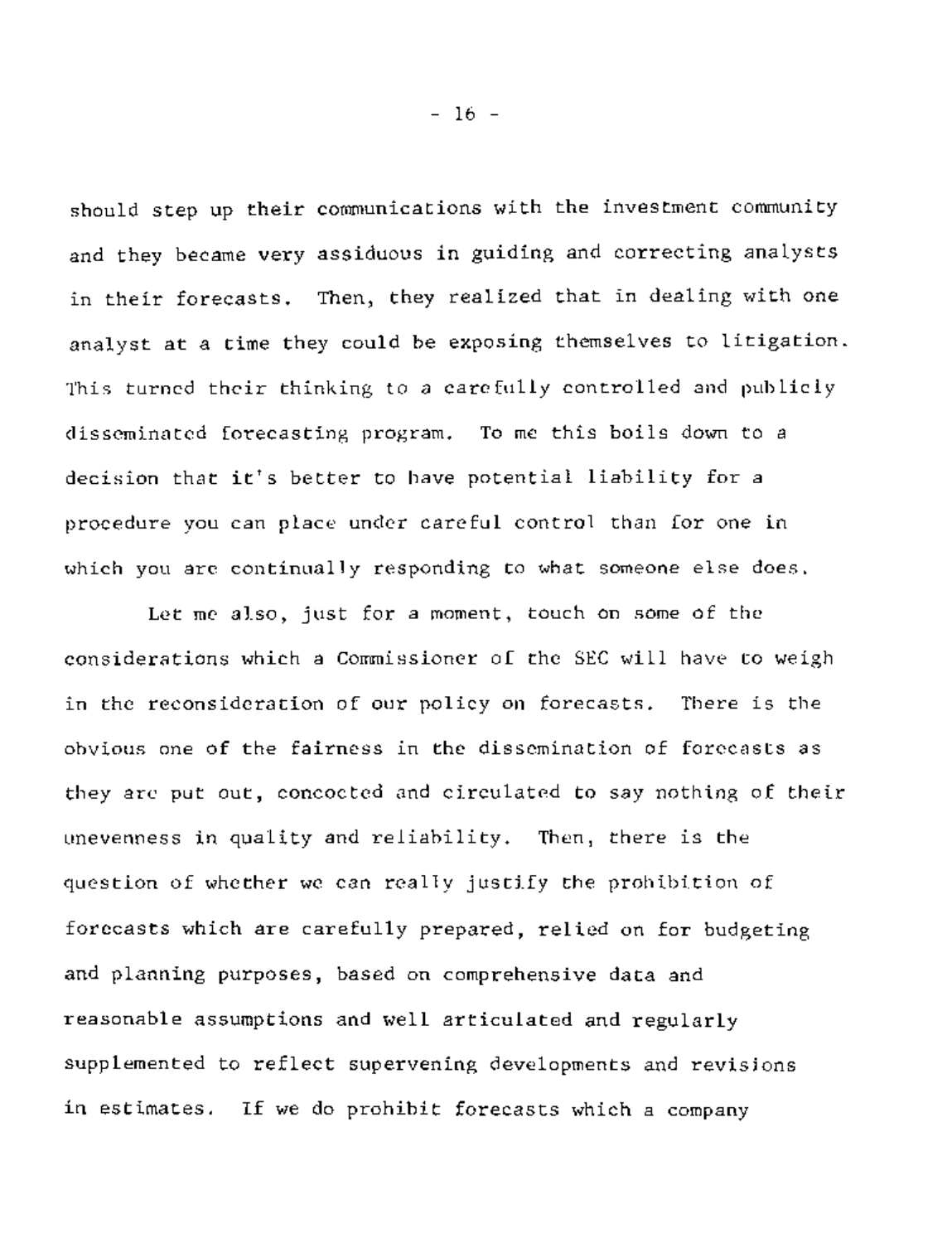makes and circulates, are we subjecting the company to statutory liability for failure to disclose a material fact? The forecast is an estimate but its existence and the articulated judgment it represents is a fact. On previous occasions, in recent years, the Commission has prohibited the use of appraisals, which are an estimate of value, in disclosure documents and the courts have found that this kind of estimate should have been a matter of disclosure. Today, the earnings estimate which we call a forecast is a much more frequent event and much more significant to stock values than the estimate of asset value which we call an appraisal.

I have spelled out these concerns of the Commission for you because we want to get as broad a cross section of your thinking as we can. All of us recognize this as a very important crossroads to be approached very carefully. If there is to be any change in our policy it should be a cautious one, perhaps even experimental in character. I've discussed this matter of forecasts quite freely to generate discussion and reaction. But, I assure you that I am suspending judgment on the final decision. Indeed, in our internal discussions, I claim to be a dove on forecasts; we do have some hawks who believe they should be permitted and even required.

 $-17-$